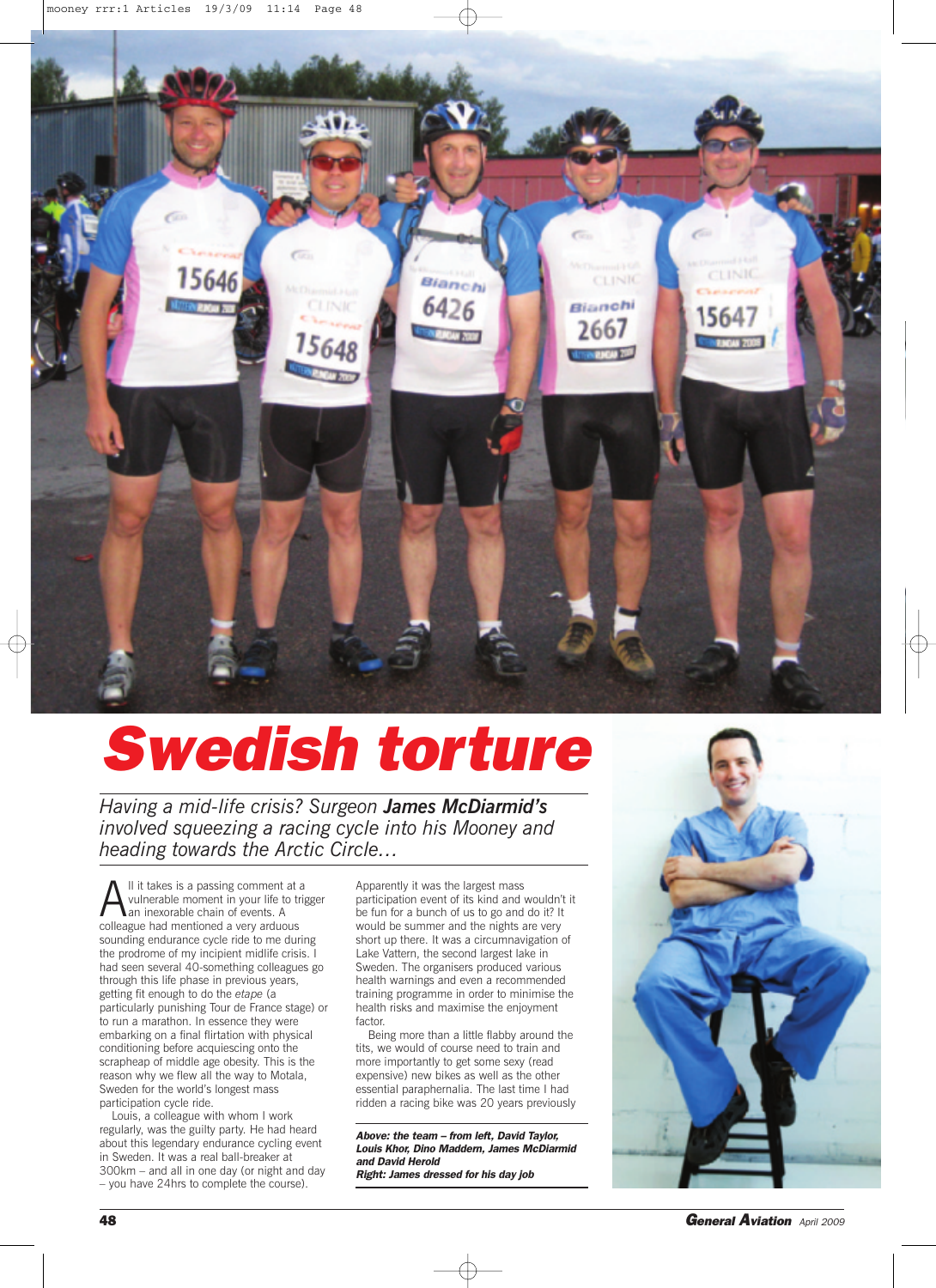



(the Raleigh concerned had been stolen when I was a medical student and never been replaced) – and my goodness, had they made some changes since then.

Emma became concerned about me when I started reading *Cycling Weekly*. The general consensus in the cycling press was that being built like a whippet with a bike costing thousands of pounds and weighing less than a paperclip was the way to go. Taking performance enhancing drugs clearly helped too, but was much frowned upon if you got caught. The man in the cycling shop weighed up my needs and after a couple of test rides around the car park my weapon of choice was selected. The Specialised Roubaix, (named after the gruelling Paris-Roubaix road race, run over cobbled streets in Northern France) is made from carbon fibre and felt like it weighed less than the last tennis racket I owned. The frame was incredibly springy but gel inserts (Zertz - strategically positioned at key points in the frame) rid it of much of the vibrational harshness of a steel-framed bike. They had also moved the gears from the downtube onto the brakes! – this took a little getting used to. The gears and brakes were so well engineered and effective that before long I was confidently getting up out of the saddle on the many Cornish hills around my home. Helmet, lights, several pairs of lycra padded shorts and jacket, Garmin 305 GPS with heart rate strap and I was fully equipped.

Fast forward a couple of months and the five

of us who had decided this was a challenge worth doing were getting used to our new bikes and clocking up the miles. The first few weeks I stuck to well-trodden shorter routes but occasionally would experiment with extended trips or steeper terrain – all discovered with the help of memory-map software, the digital OS mapping system, an essential for not getting lost.

In my twenties I had completed two marathons and a triathlon but in my forties was a couple of stone heavier and not quite so motivated. I work between Cheltenham and Plymouth and commute in my Robinson R44. The bike would fit in the back of the 44, but I bought a second one which I kept in Cheltenham to save trouble. In Cheltenham I would cycle between my office and the hospitals I was working at – a 20 mile round trip and a pretty good workout. I also got good at fixing punctures fast – these were almost invariably acquired on dark wet evenings a long way from home.

When spring came and the days became long enough to venture out on the lanes in Cornwall I really started clocking up the miles. Having a GPS on the bike with a chest strap to measure heart rate and log

miles/speed/calories was really great – gadgets can really motivate me to beat the last time etc…

Because the five of us lived several hundred miles apart we didn't get much of a chance to train together. The only group rides we did

were when David H came to Cornwall for a week's holiday with his family – I would collect him from the farm he was staying at (15 mins ride from my farm) and we would ride around Bodmin Moor together – my longer training ride at two hours.

Dino and I commenced our amateur cycling careers with The North Cornwall Tor Sportive which was a real killer – all I remember from that day is pain and walking with the bike up hill after hill. It was demoralising, especially as it took in the North Cornwall coast road and parts of it were way too steep to safely cycle up or down. We both completed the course but were almost the last riders home. As we later found out, this is reputedly the hardest sportive in the UK – sportive organisers try to outdo each other by making the courses nigh-on impossible, and in North Cornwall they had done a great job.

The second sportive one was at a place called Duncton in the North Downs. I flew my Mooney Ovation up to Blackbushe from Plymouth with my bike in a bag in the back. At just one hour each way it beat the hell out of driving. The front and rear wheels of these racing bikes are quick-release and take two seconds to remove. They go in separate bags, with the rest of the bike fitting into the main bag. I hate to admit it but it took me almost four years to work out how to take the Mooney rear seats out but fortunately (with the help of a lot of cursing while sitting in a sweaty cockpit in the hangar – quite a feat in itself as there are no instructions for how to do this in the Mooney POH and it is far from intuitive) I managed to figure it out just before this ride. In fact, the Mooney doors were wide enough to get two bikes in. I had wanted to go to Duncton in my R44 (which the bagged up

*Top left: James's Mooney Ovation on the day he collected it from the showroom Left: Dino and James on airways over Denmark – note the bicycle bags in the back*

bike just fits into) but when I asked the organisers they were very dismissive. As it turned out they would have had no problem with my landing the R44 at the event start, which was in a huge field. They had simply dismissed my enquiry as a mickey-take!

This ride was far less extreme than the Cornish one but was gruelling – 6.5 hrs bumin-saddle time saw me develop some painful blisters over my seat bones which took a week to heal and led to me buying a wider saddle for my lardy middle-aged backside.

The big day finally came and removed I loaded my bagged-up bike into the Mooney at Plymouth airport. I took off from Plymouth and flew the short VFR hop (0.8h) to Gloucester to collect Dino. We loaded up his bike and took off on an IFR flightplan to Linkoping, Sweden. Our route was east from Gloucester and took us straight through the Bovingdon stack. It was fantastic to see an Air New Zealand 747 in the hold at close range – fortunately we felt no wake turbulence. The route was easterly to Folkestone then across the North Sea and overhead Amsterdam, up the Dutch coast and the west coast of Denmark as far as VESTA VOR then across Denmark and South of Goteborg to Linkoping-SAAB. With 120 gals (US) aboard, the Monroy long-range tanks give me an endurance of ten hours!

The weather forecast was not perfect but do-able. I expected to be in IMC as I approached Denmark but as things turned out the frontal systems up there were pretty weak